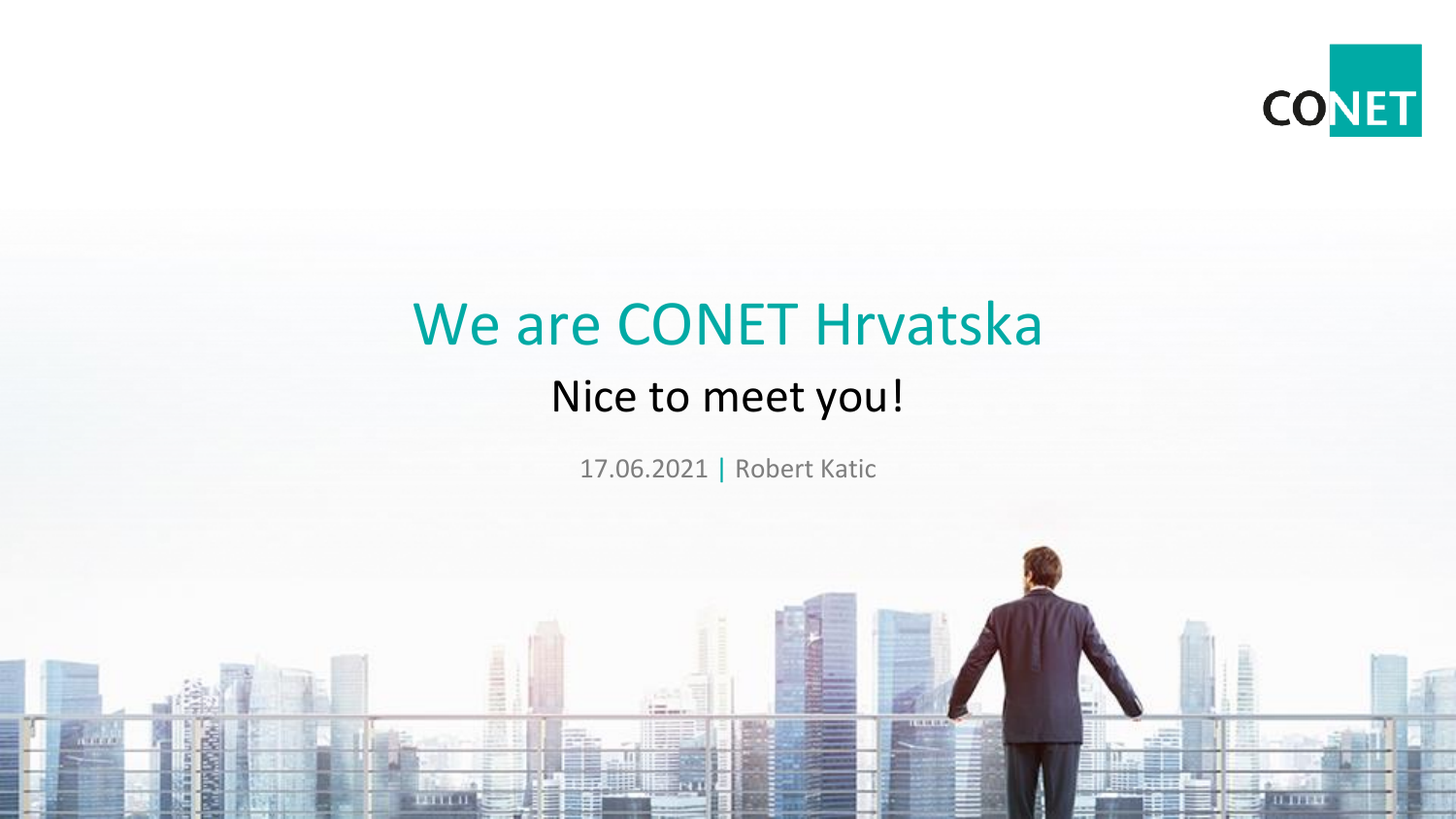

## **AGENDA**

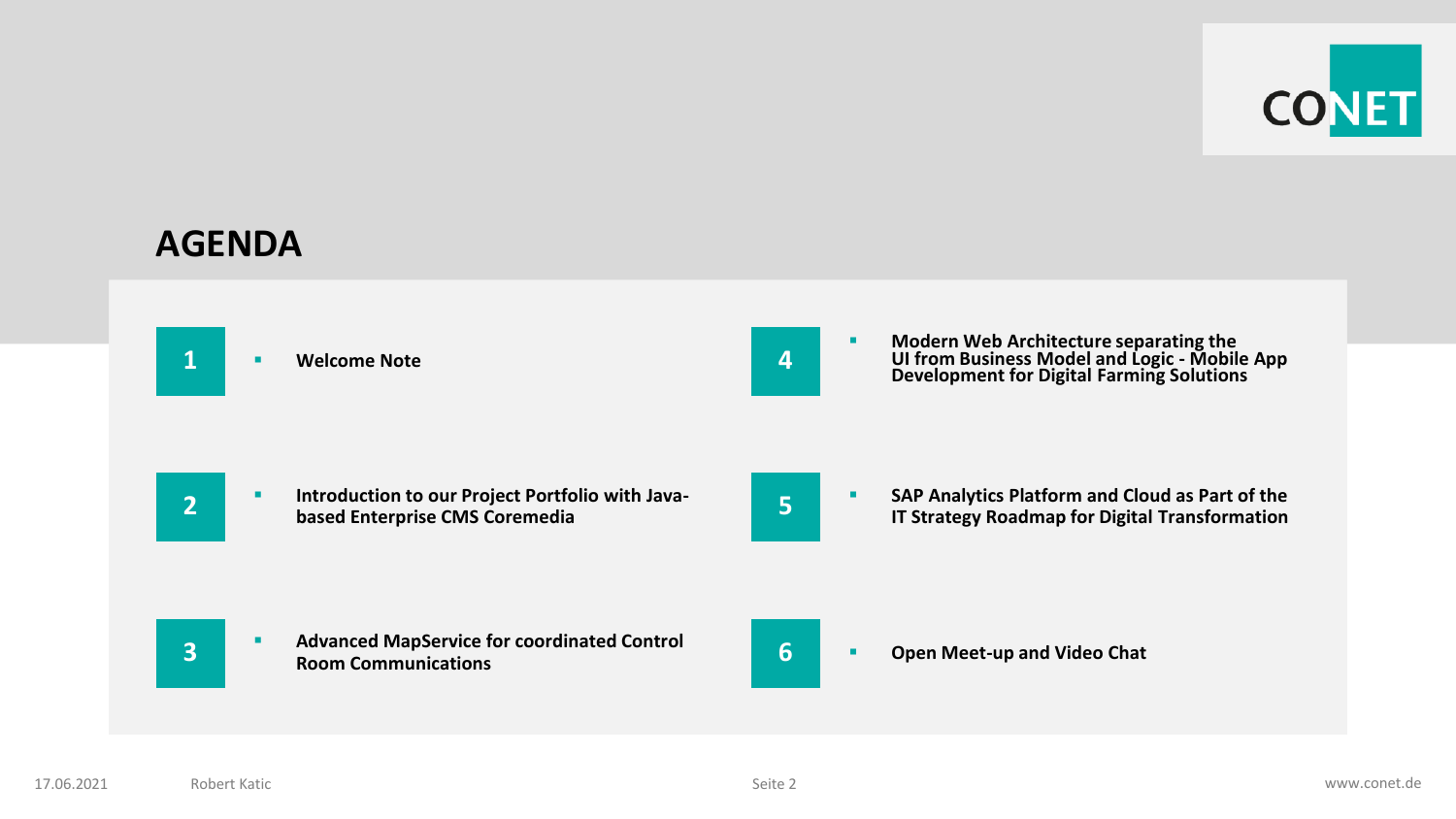# CONET Group of Companies Organization:





**CONET CONET Communications** GmbH (DE)

**CONET CONET Communications** GmbH (AT)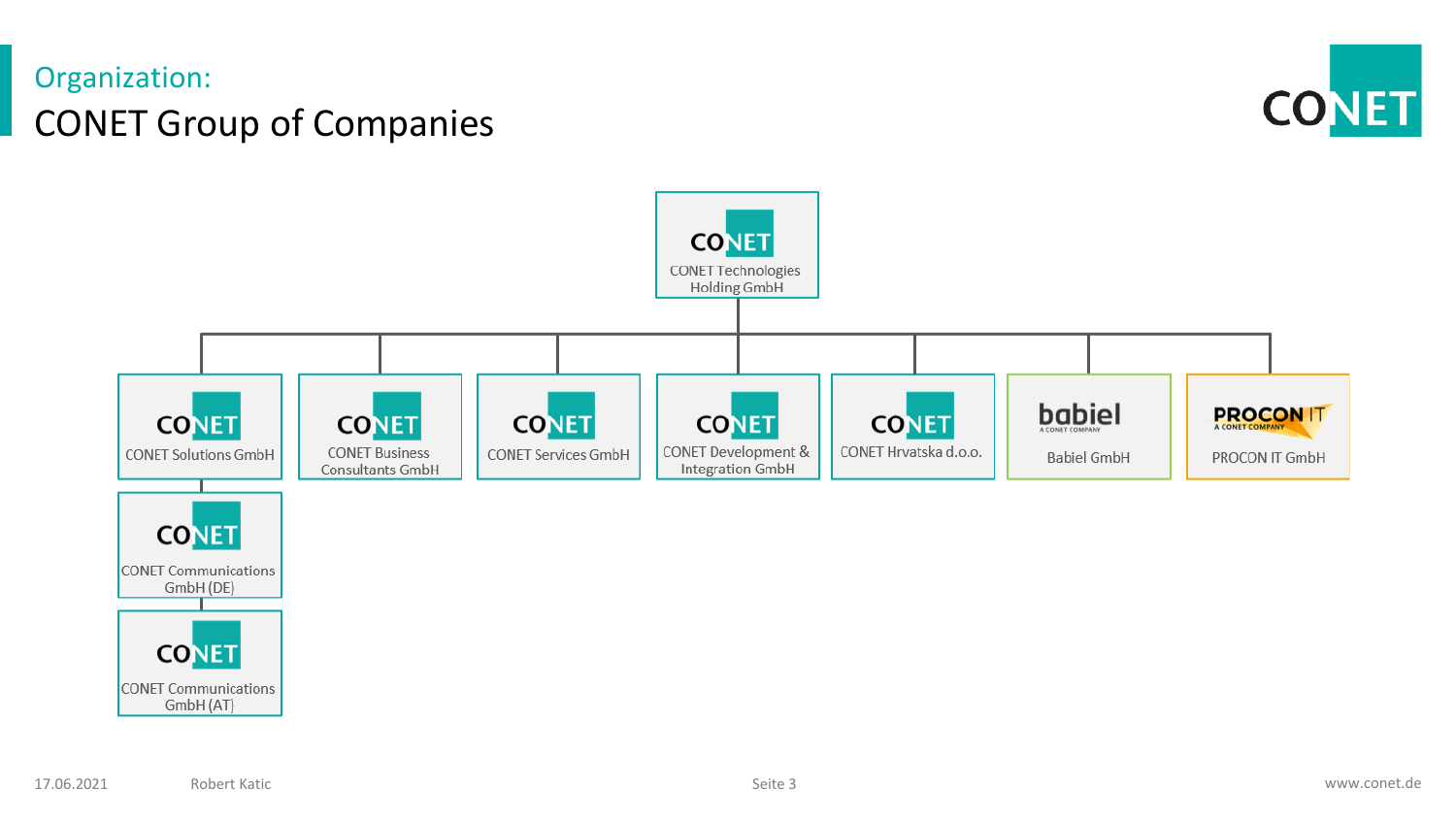

17.06.2021 Robert Katic Seite 4

# Facts and Figures About Us:





www.conet.de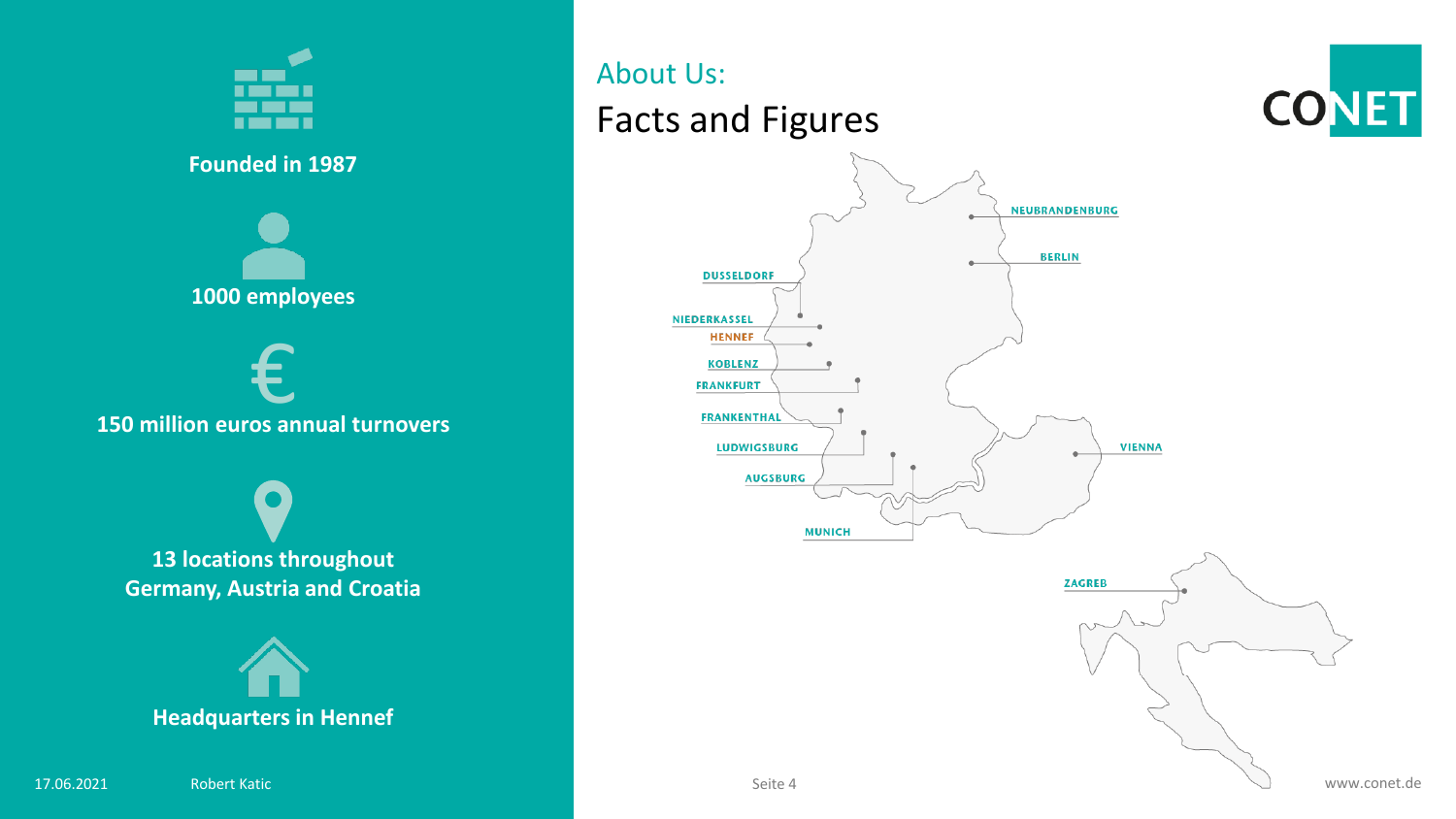# Our Key Service Areas About Us:





## **SAP**

- SAP Consulting
- **•** SAP Implementation
- **SAP Development**
- **BED SAP Managed Services**



#### **Communications**

- Control Room Communications
- Contact Center **Solutions**





## **Infrastructure**

- Managed Services & Outsourcing
- Cloud Computing
- **IT & Data Center** Services



#### **Software**

- Cloud Workplace
- Agile Software Engineering & DevOps
- Customer Communication Management
- E-Commerce

### **Consulting**

- Cyber Security
- **Enterprise Architecture**
- Data Intelligence
- **■** User Experience
- **IT & Business Consulting**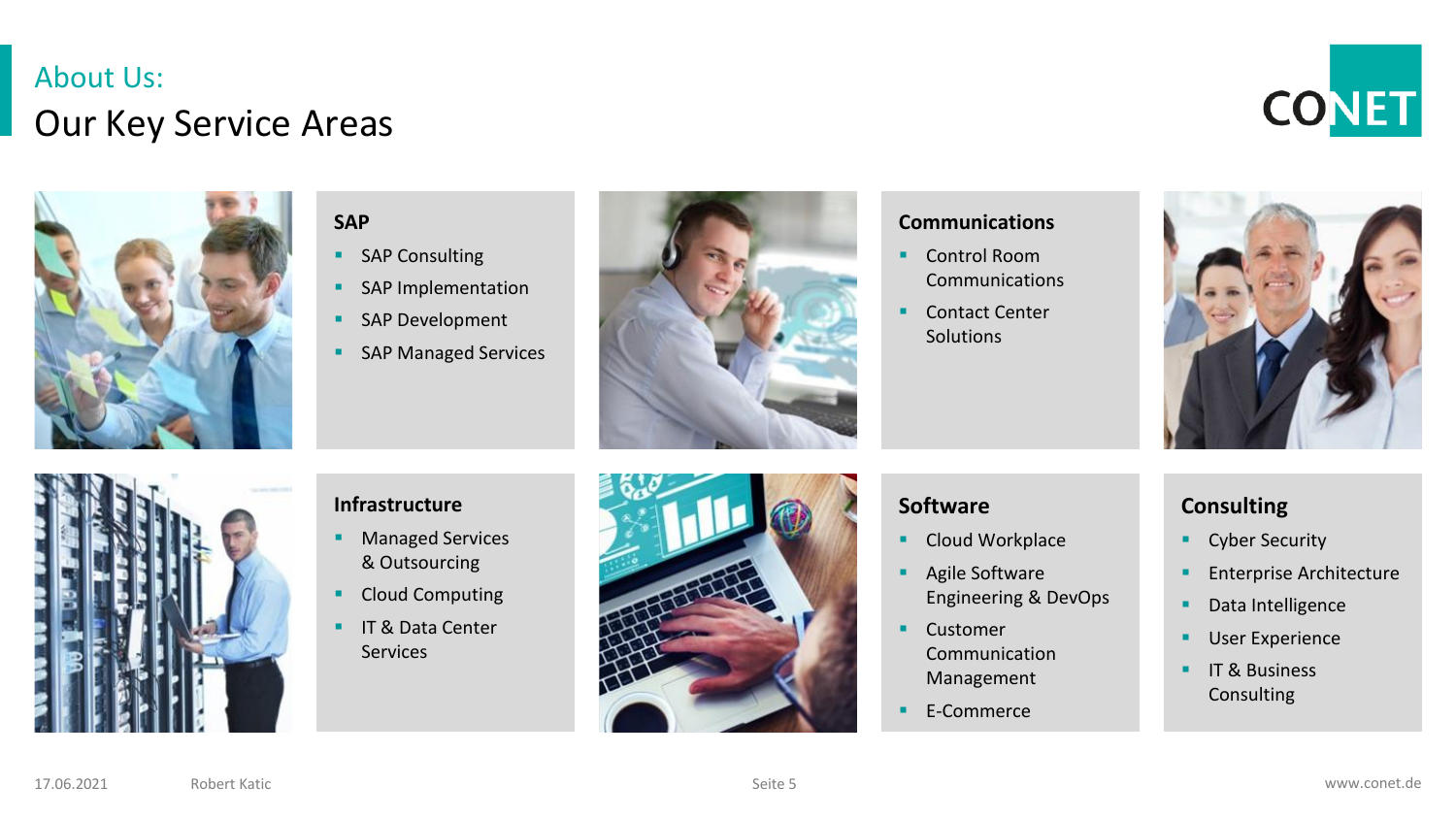

# **Success. Our Passion.**

CONET is the competent IT solution provider for SAP, Infrastructure, Communications, Software and Consulting.

As a TOP IT consultancy, we always want to be the first choice for our customers and employees!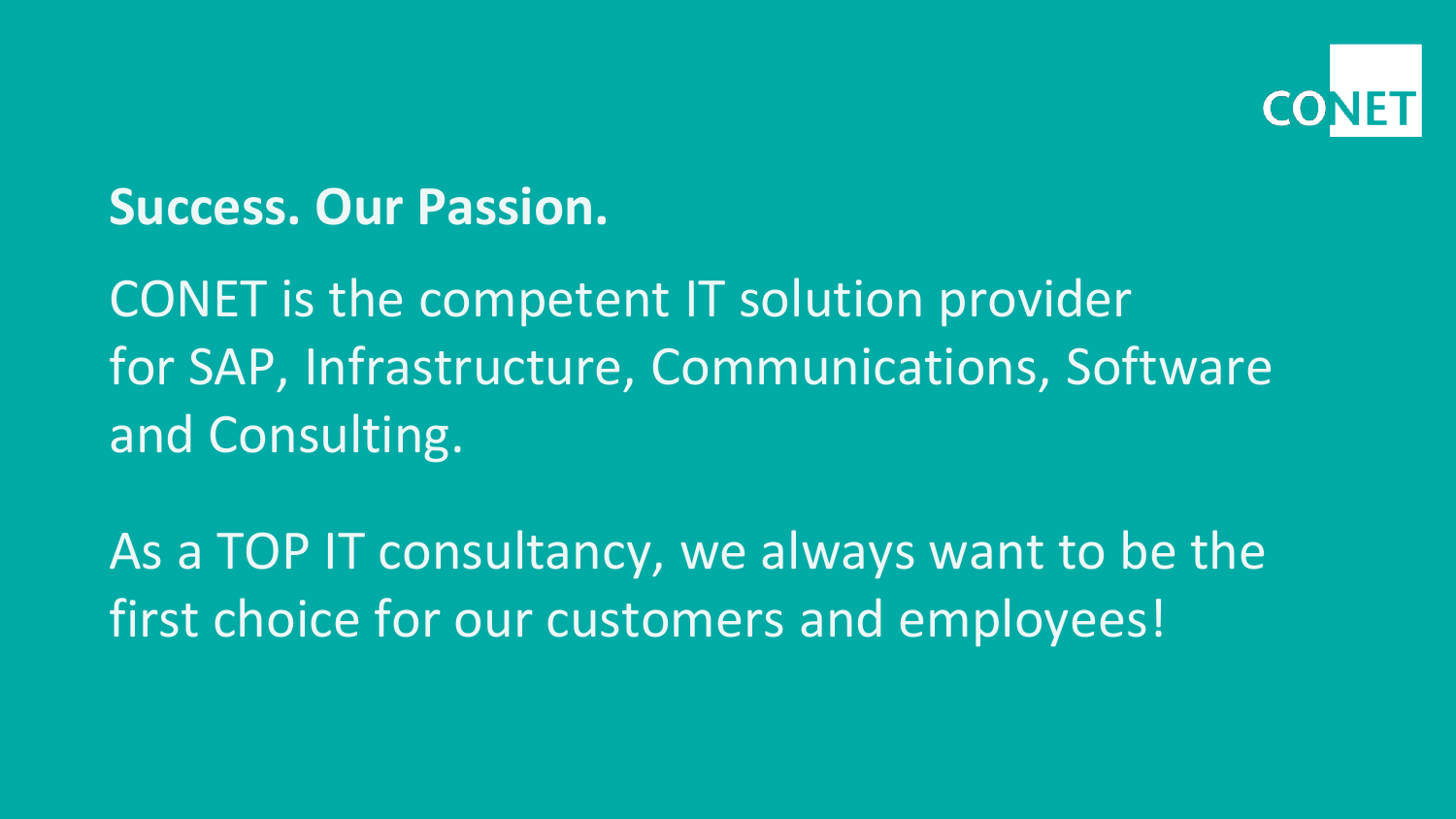# Selected Customers About Us:



| <b>AUTO-</b><br><b>MOTIVE</b> | <b>CHEMICALS &amp;</b><br>PHARMA-<br><b>CEUTICALS</b> | <b>DEFENSE</b>                             | <b>FINANCE &amp;</b><br><b>INSURANCE</b> | <b>PUBLIC</b>                                                              | <b>SUPPLIERS &amp;</b><br><b>MANUFAC-</b><br><b>TURING</b> | TELE-<br><b>COMMU-</b><br><b>NICATIONS</b>                                                                                                                                                                                                                                                                                                                                                                                                                                                 | <b>TRANSPOR-</b><br><b>TATION &amp;</b><br><b>LOGISTICS</b> |
|-------------------------------|-------------------------------------------------------|--------------------------------------------|------------------------------------------|----------------------------------------------------------------------------|------------------------------------------------------------|--------------------------------------------------------------------------------------------------------------------------------------------------------------------------------------------------------------------------------------------------------------------------------------------------------------------------------------------------------------------------------------------------------------------------------------------------------------------------------------------|-------------------------------------------------------------|
| <i><b>CLAHS</b></i>           | <b>BAYER</b><br>E<br>R                                | $\frac{1}{7}$<br><b>Bundeswehr</b>         | <b>Allianz</b> (II)                      | Auswärtiges Amt<br>绿                                                       | e.on                                                       | Dw Deutsche                                                                                                                                                                                                                                                                                                                                                                                                                                                                                | <b>ASFINAG</b>                                              |
| <b>DAIMLER</b>                | <b>D-BASF</b><br>The Chemical Company                 |                                            | $\mathfrak{P}$<br>Die Gesundheitskasse   | 參<br>Bundesamt<br>für Sicherheit in der<br>Informationstechnik             | $\bigcirc$<br>EVONIK                                       | $e$ -plus <sup>+</sup>                                                                                                                                                                                                                                                                                                                                                                                                                                                                     | <b>BwFuhrparkService</b>                                    |
| MANI                          | Henkel)                                               | Bundesministerium<br>缘<br>der Verteidigung | DEUTSCHE BÖRSE                           | Bundesministerium für<br>wirtschaftliche Zusammenarbeit<br>und Entwicklung | <b>SIEMENS</b>                                             | $\blacksquare$ $\blacksquare$ $\blacksquare$ $\blacksquare$ $\blacksquare$ $\blacksquare$ $\blacksquare$ $\blacksquare$ $\blacksquare$ $\blacksquare$ $\blacksquare$ $\blacksquare$ $\blacksquare$ $\blacksquare$ $\blacksquare$ $\blacksquare$ $\blacksquare$ $\blacksquare$ $\blacksquare$ $\blacksquare$ $\blacksquare$ $\blacksquare$ $\blacksquare$ $\blacksquare$ $\blacksquare$ $\blacksquare$ $\blacksquare$ $\blacksquare$ $\blacksquare$ $\blacksquare$ $\blacksquare$ $\blacks$ | <b>DHL</b>                                                  |
| 美<br>PORSCHE                  |                                                       | $\bullet$ 000<br><b>BWI</b>                | <b>S</b> finanz informatik               | Informations<br>Technik<br>Zentrum Bund                                    | <b>STIHL®</b>                                              | <b>WDR</b> <sup>o</sup>                                                                                                                                                                                                                                                                                                                                                                                                                                                                    | $\mathbf{f}$<br><b>KUEHNE+NAGEL</b>                         |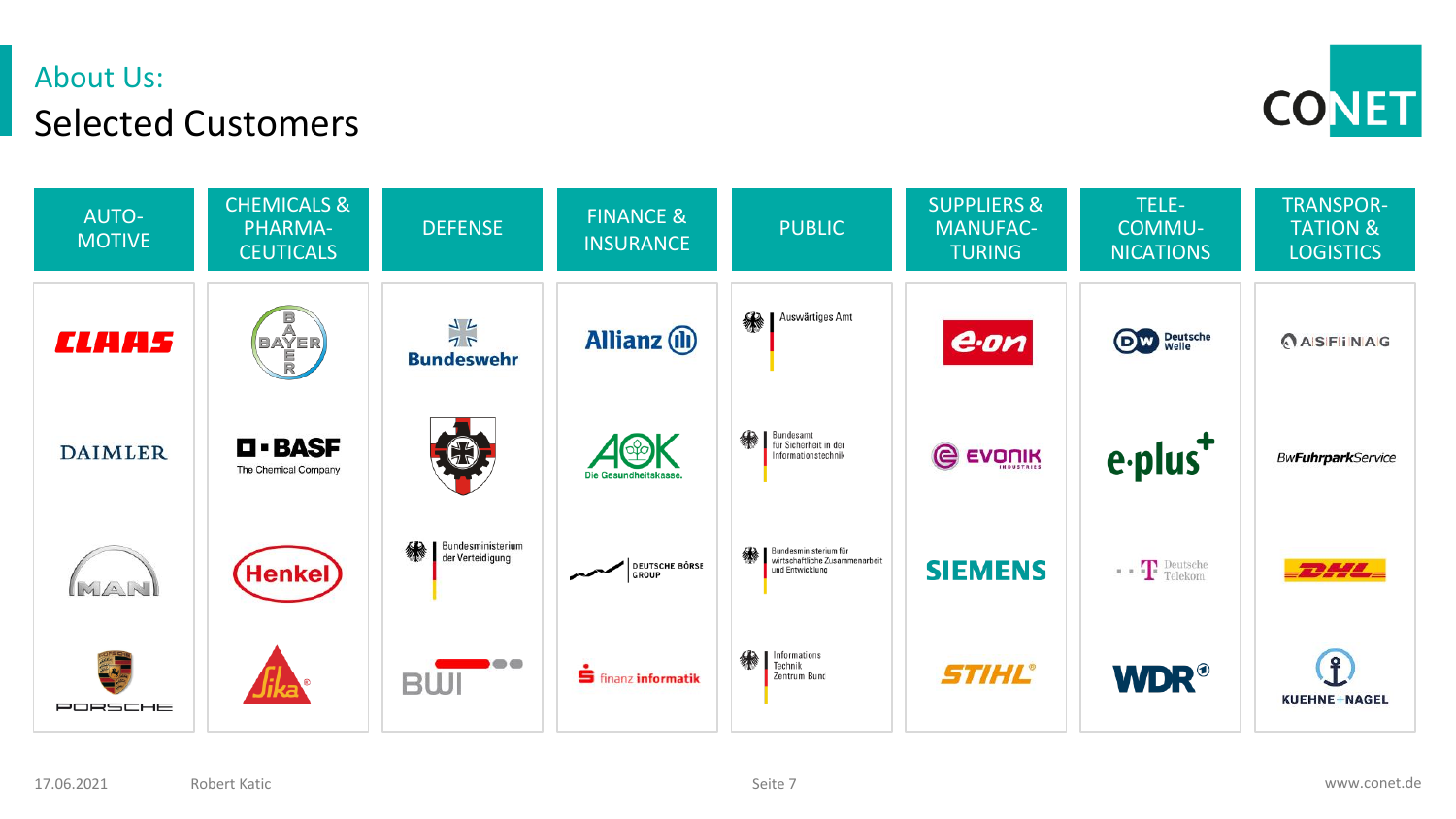# What Makes Us Different About Us:

# **CONET**

**CONET is worth it!**

… beyond the project, because we invest into the establishment of a rewarding relationship.

**CONET leads with expertise and passion!** … every day, with full commitment.

## **CONET goes beyond!**

**…** one decisive step further towards success for our customers.